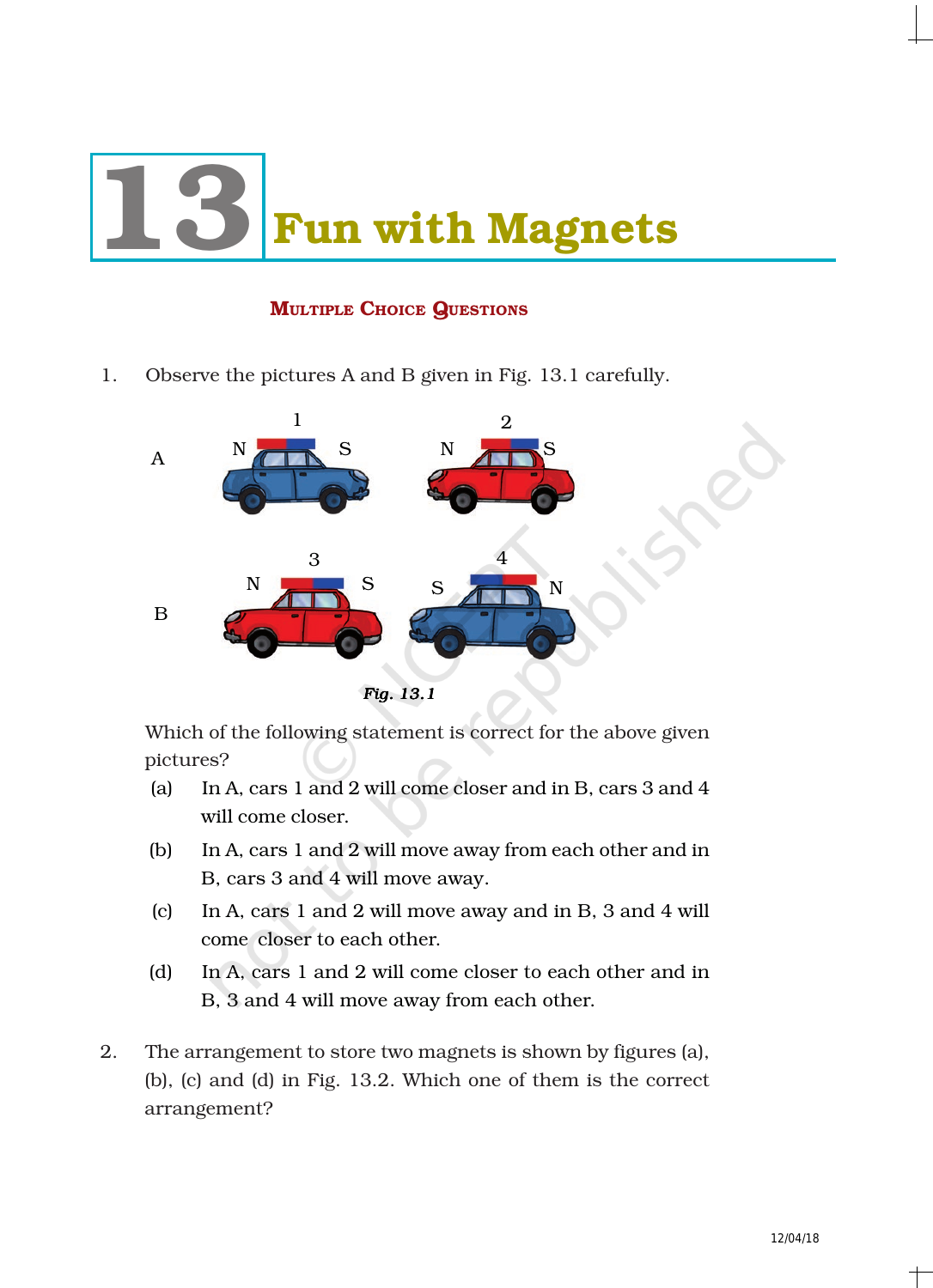80 *EXEMPLAR PROBLEMS*



3. Three magnets A, B and C were dipped one by one in a heap of iron filing. Fig. 13.3 shows the amount of the iron filing sticking to them.



*Fig. 13.3 13.3Fig.* 

The strength of these magnets will be

- (a)  $A > B > C$
- (b)  $A < B < C$
- (c)  $A = B = C$
- (d)  $A < B > C$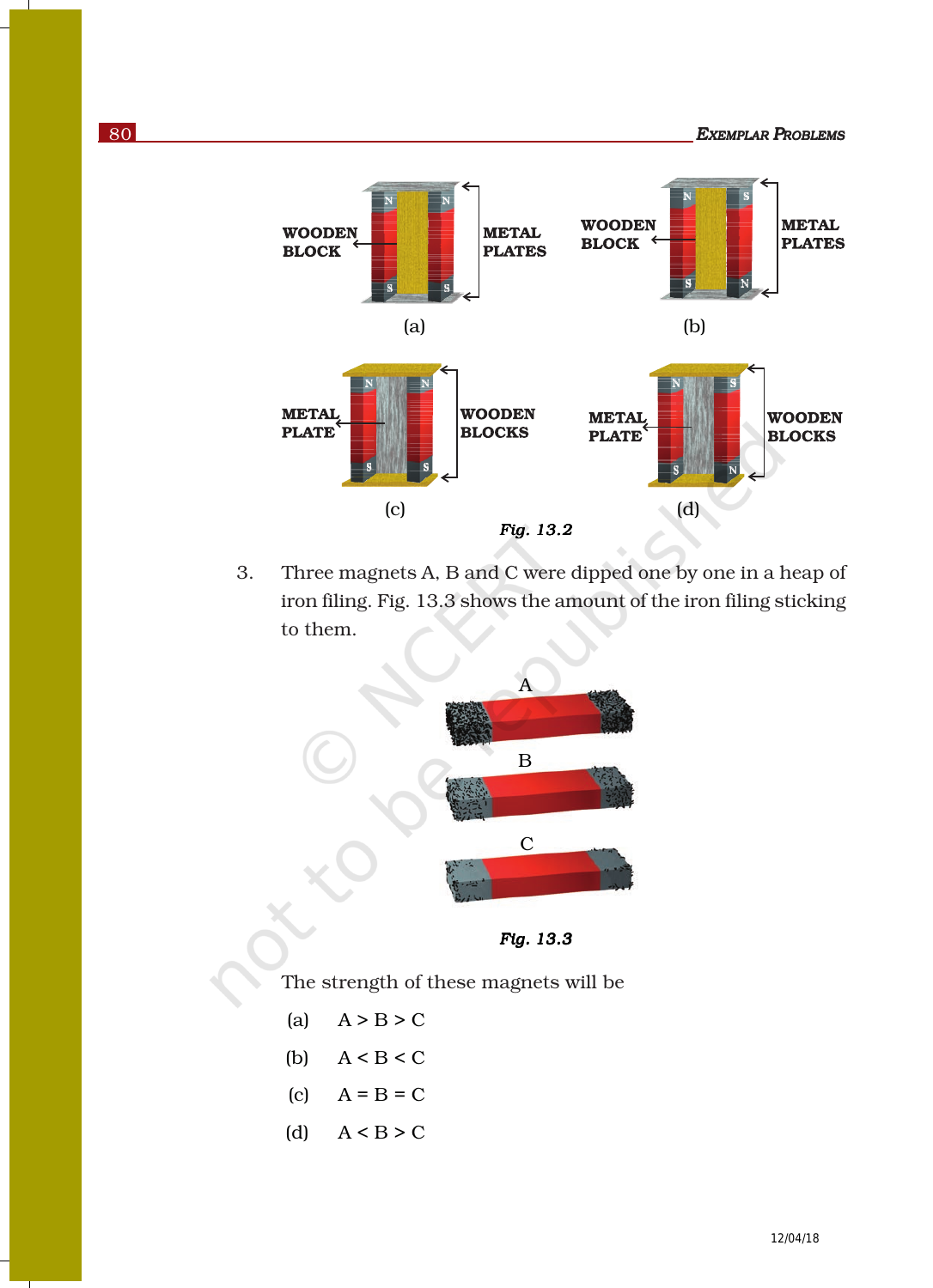### **FUN WITH MAGNETS** 81

- 4. North pole of a magnet can be identified by
	- (a) Another magnet having its poles marked as North pole and South pole.
	- (b) Another magnet no matter whether the poles are marked or not.
	- (c) Using an iron bar.
	- (d) Using iron filings.
- 5. A bar magnet is immersed in a heap of iron filings and pulled out. The amount of iron filling clinging to the
	- (a) North pole is almost equal to the south pole.
	- (b) North pole is much more than the south pole.
	- (c) North pole is much less than the south pole.
	- (d) Magnet will be same all along its length.

## VERY SHORT ANSWER QUESTIONS

- 6. Fill in the blanks
	- (i) When a bar magnet is broken; each of the broken part will have ................ pole/poles.
	- (ii) In a bar magnet, magnetic attraction is ............... near its ends.
- 7. Paheli and her friends were decorating the class bulletin board. She dropped the box of stainless steel pins by mistake. She tried to collect the pins using a magnet. She could not succeed. What could be the reason for this?
- 8. How will you test that 'tea dust' is not adulterated with iron powder?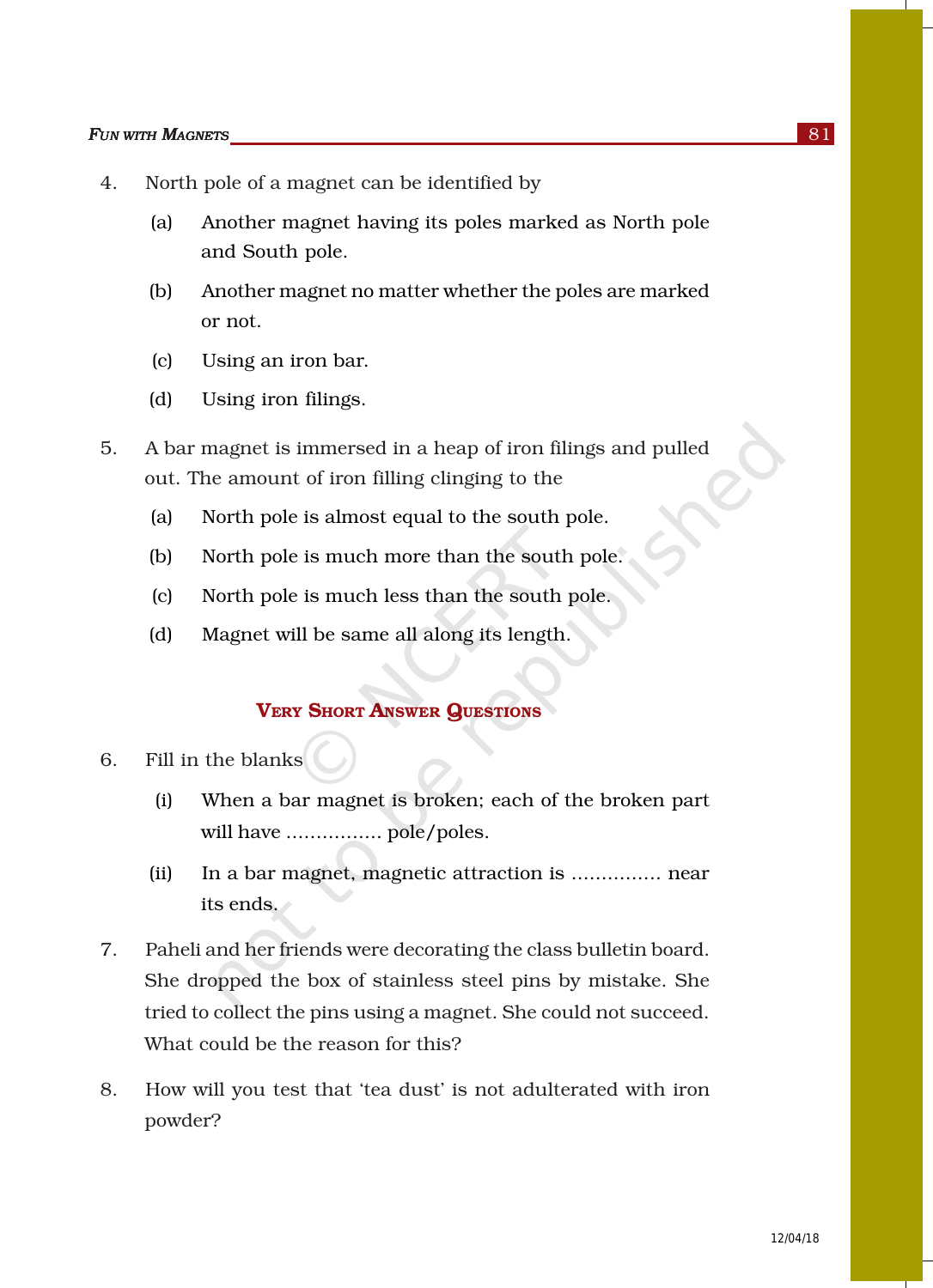9. Boojho dipped a bar magnet in a heap of iron filings and pulled it out. He found that iron filings got stuck to the magnet as shown in Fig. 13.4.





- (i) Which regions of the magnet have more iron filings sticking to it?
- (ii) What are these regions called?

# **SHORT ANSWER QUESTIONS**

10. Four identical iron bars were dipped in a heap of iron filings one by one. Fig. 13.5 shows the amount of iron filings sticking to each of them.

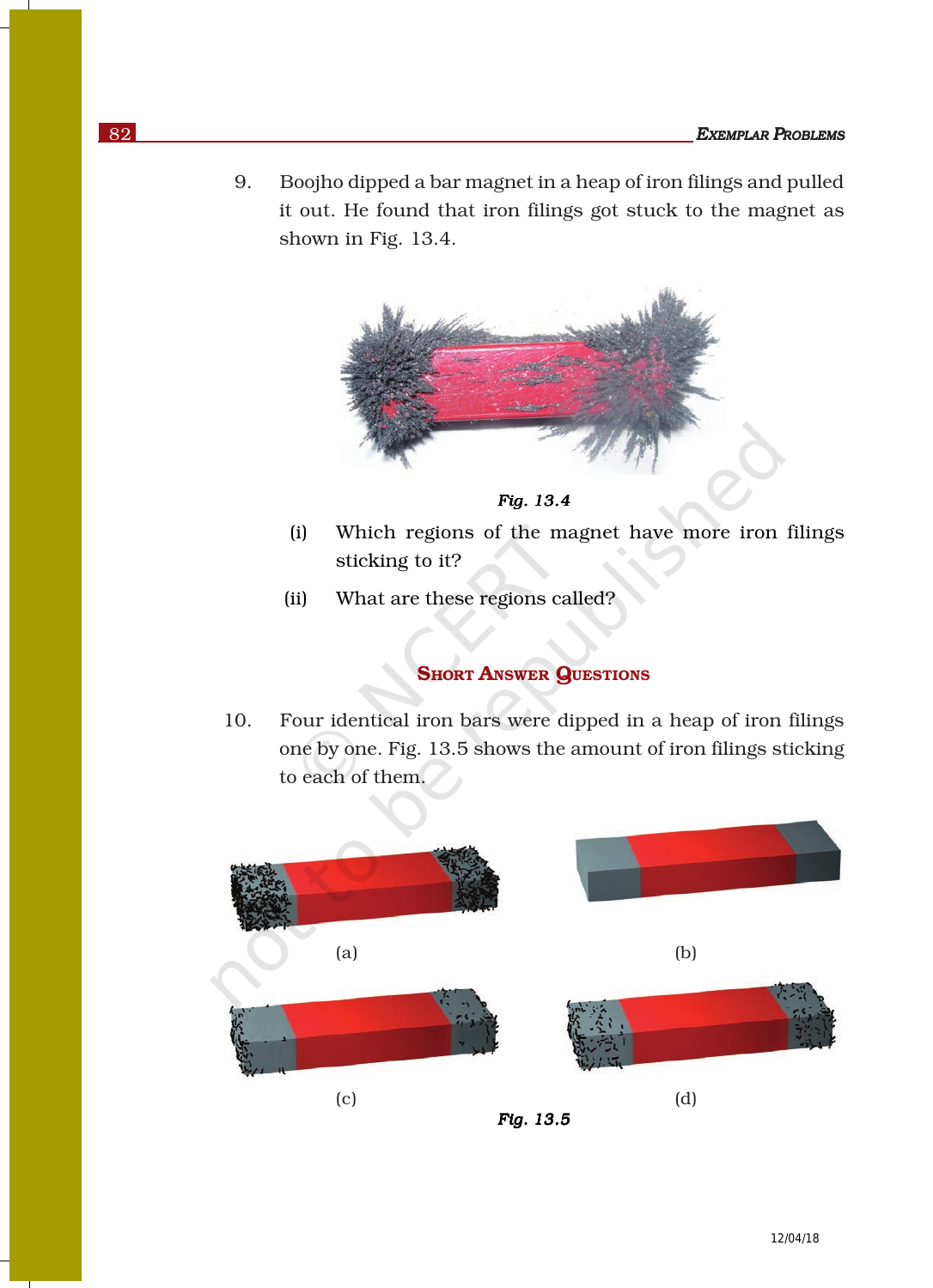- (a) Which of the iron bar is likely to be the strongest magnet?
- (b) Which of the iron bars is not a magnet? Justify your answer.
- 11. A toy car has a bar magnet laid hidden inside its body along its length. Using another magnet how will you find out which pole of the magnet is facing the front of the car?
- 12. Match **Column I** with **Column II** (One option of A can match with more than one option of B)

|     | <b>COLUMNI</b>                              |      | <b>COLUMN II</b>                   |
|-----|---------------------------------------------|------|------------------------------------|
| (a) | Magnet attracts                             | (i)  | rests along a particular direction |
| (b) | Magnet can be repelled                      | (ii) | iron                               |
| (c) | Magnet if suspended<br>freely               |      | (iii) by another magnet            |
| (d) | Poles of the magnet<br>can be identified by | (iv) | iron filings                       |

13. You are provided with two identical metal bars. One out of the two is a magnet. Suggest two ways to identify the magnet.

## LONG ANSWER QUESTIONS

- 14. Three identical iron bars are kept on a table. Two out of three bars are magnets. In one of the magnet the North-South poles are marked. How will you find out which of the other two bars is a magnet? Identify the poles of this magnet.
- 15. Describe the steps involved in magnetising an iron strip with the help of a magnet.